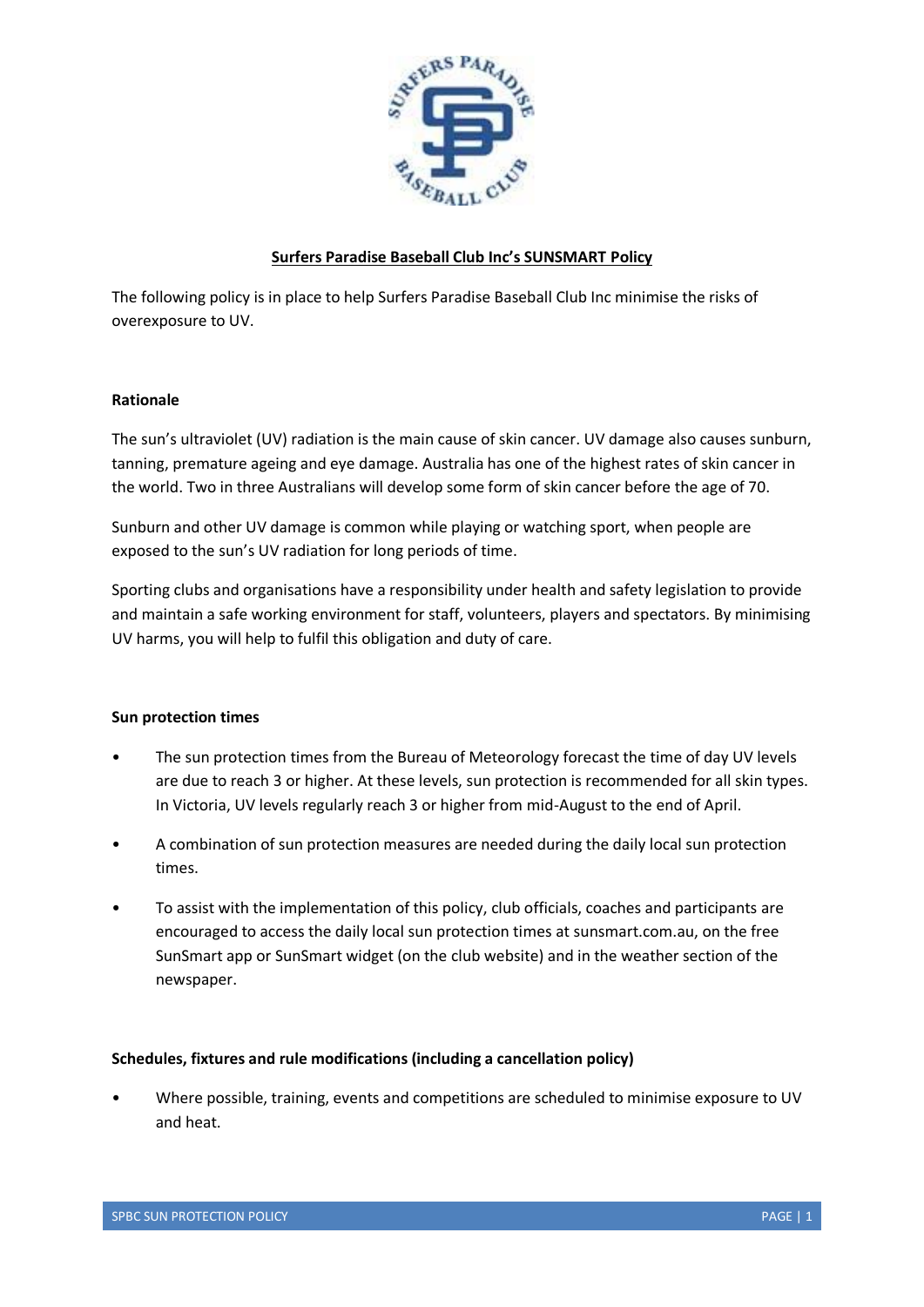

• Cancellation of training, events or competition occurs (according to the rules of Baseball Queensland) when high risk conditions are forecast.

# **Where it is not possible to avoid peak UV and heat periods, the following interim steps are taken to minimise the risk of overexposure to UV and heat illness:**

- Warm-up activities are limited in duration and intensity.
- The duration of the activity is reduced.
- Activities start earlier in the morning or later in the evening.
- Rest breaks and opportunities to seek shade and rehydrate are increased.
- Officials rotate out of the sun more frequently than usual.
- Player interchange and substitution is used more frequently than usual.
- Activity is held at an alternative venue (e.g. training at a pool).
- Officials, coaches and senior members act as role models by wearing sun-protective clothing and hats, applying sunscreen and seeking shade wherever possible.

### **Sun protection measures**

- 1. Clothing
	- Sun-protective clothing is included as part of on and off-field uniform and uniform for officials and volunteers.
	- Tops/jerseys are made from UPF (UV protection factor) 50+ material and have long sleeves and a collar.
	- Tops/jerseys are loose-fitting and lightweight.
	- Where the competition uniform does not provide adequate sun protection, participants are reminded to apply SPF30 (or higher) broad-spectrum, water-resistant sunscreen to all exposed skin and wear covering clothing whilst not on the field.
- 2. Sunscreen
	- SPF30 (or higher) broad-spectrum, water- resistant sunscreen is promoted and/or provided to participants.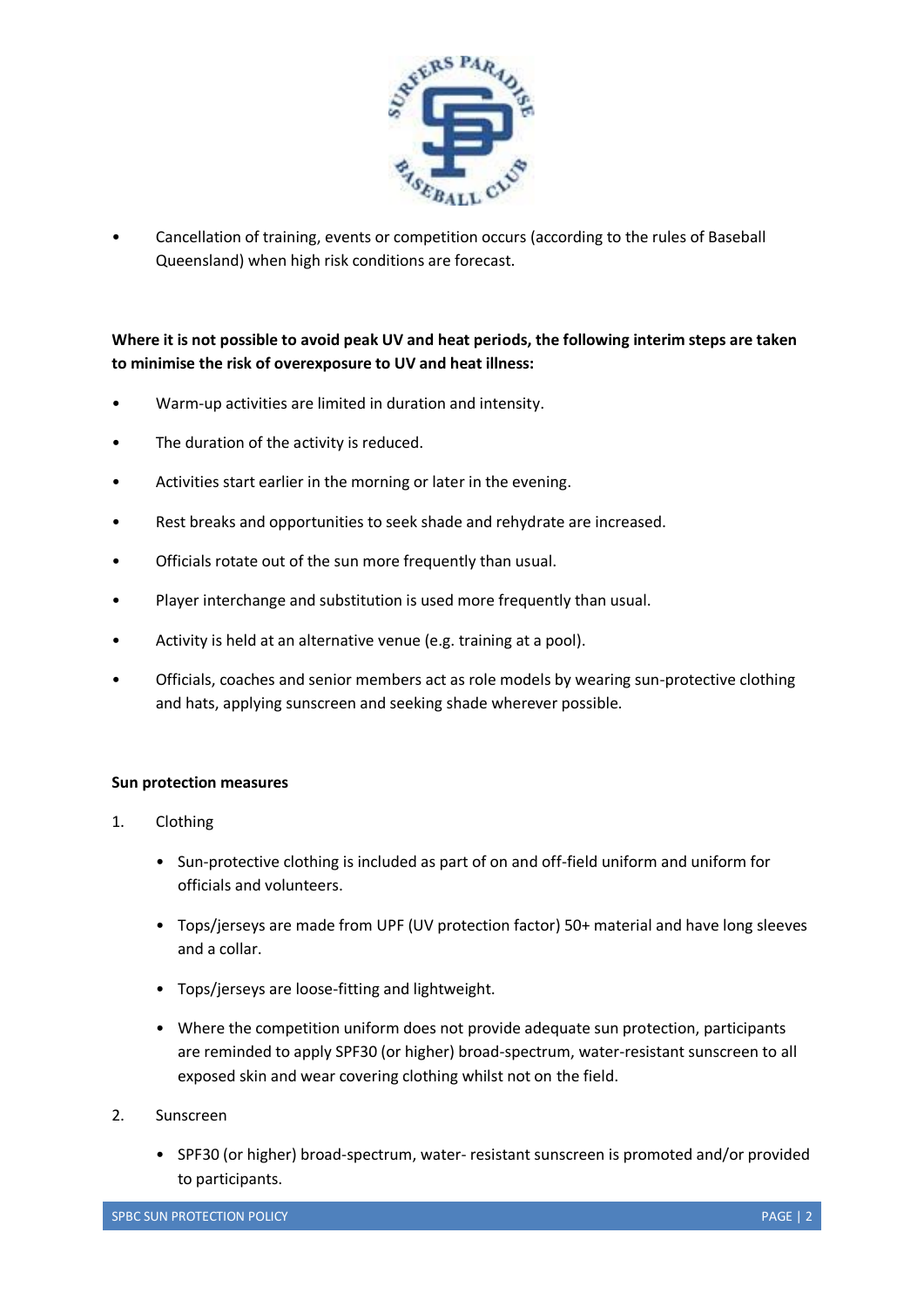

- Participants are encouraged to apply sunscreen 20 minutes before training or playing and to reapply every two hours or immediately after sweating, swimming or toweling dry.
- Sunscreen is stored below 30°C and replaced once it is past the use-by date.
- Participants are encouraged to apply a generous amount of sunscreen (the equivalent of one teaspoon per limb).
- The first aid kit includes a supply of SPF30 (or higher) broad-spectrum, water-resistant sunscreen.
- 3. Hats
	- Wide-brimmed or bucket hats are included as part of the on and off-field uniform (even if they can't be worn in actual play).
	- Caps and visors do not provide adequate sun protection to the face, ears and neck and are not recommended for extended sun protection but may be used, in combination with sunscreen on parts of skin not covered, as an interim measure for on-field play or training.
- 4. Shade
	- An assessment of existing shade has been conducted at commonly used outdoor venues.
	- When not actively playing or between individual events, participants are able to rest in shaded areas.
	- Where there is insufficient natural or built shade, temporary shade structures are provided or participants are notified to bring their own temporary shade (e.g. tents or umbrellas).
	- Shade from buildings, trees and other structures is used where possible (e.g. for player interchange, marshalling areas, spectator areas).
	- Marshalling, interchange and presentation ceremony areas are protected by shade.
	- Participants and officials rotate to cooler, shaded areas.
- 5. Sunglasses
	- Participants are advised to wear sunglasses that meet the Australian standard (ASNZS) 1067:2016).
- 6. Heat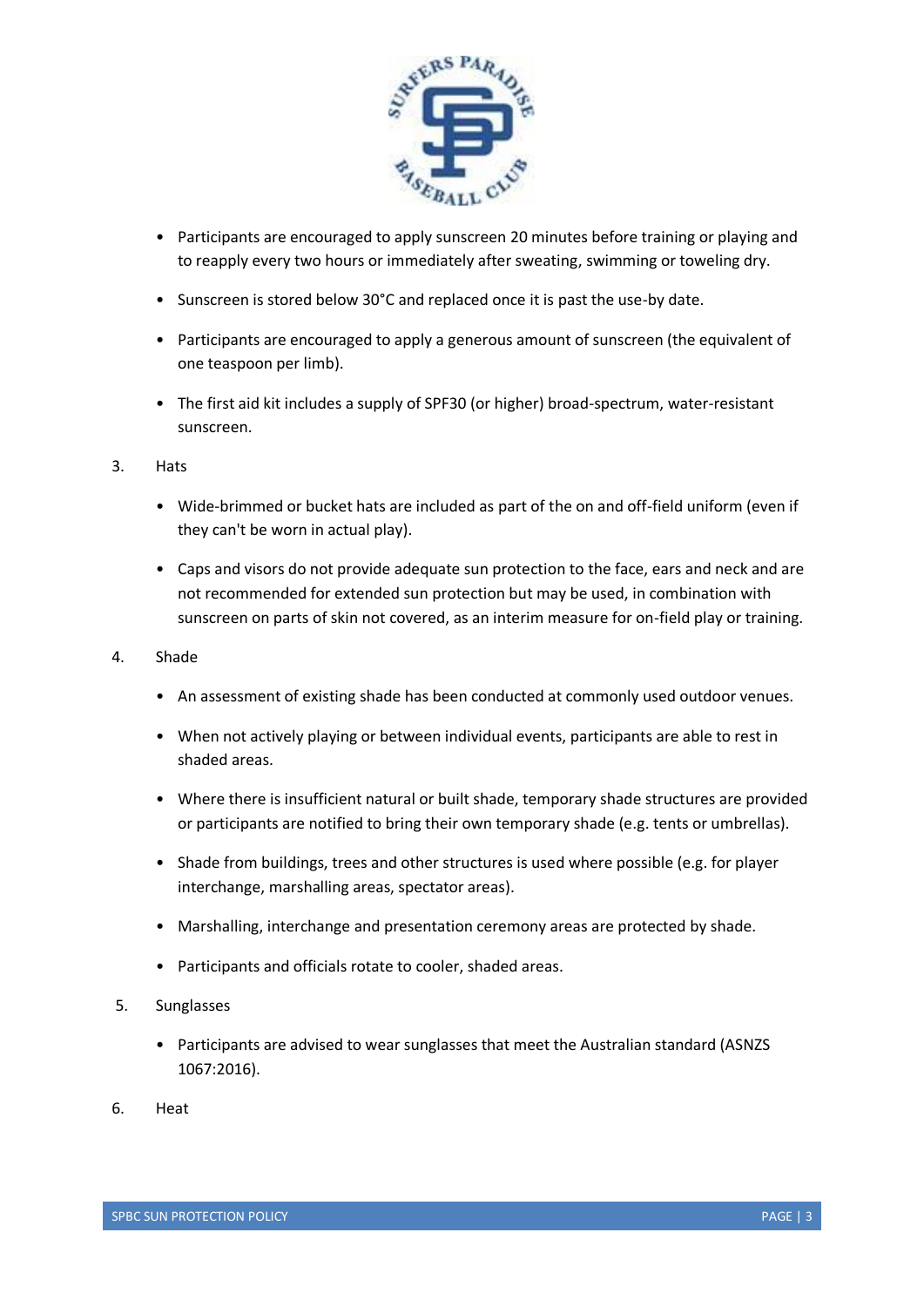

- In the case of HEAT AFFECTED WEATHER, the home Club Secretary (or their nominee) must monitor, on a half-hourly basis, current temperatures at the field's location via the Bureau of Meteorology website(or phone app). The following will apply:
	- a) Should the current temperature reach the following, play must be suspended immediately:
		- i. 38° Celsius for Senior and Masters Competitions; or ii. 36° Celsius for Junior Competitions.
	- b) During play suspension, the temperature shall be monitored every 10 minutes. Play shall not resume until the temperature falls below the following temperatures:
		- i. 37° Celsius for Senior and Masters Competitions; or
		- ii. 35° Celsius for Junior Competitions.
- While the above procedure is mandatory once the cut-off temperature is reached, umpires play an extremely important role during days of extreme heat and or humidity and may suspend play at any time if the umpire feels the conditions are too extreme to keep playing. Once the game is suspended, it is the sole discretion of the umpire as to when play is resumed or the game is called off by ensuring the procedure in 3.1.5 b) is followed.
- The umpire is only permitted to call off a game if either of the following are relevant:
	- a) The temperature is above the mandatory suspension in play temperature within ten (10) minutes of the scheduled end of the game.
	- b) If in the opinion of the umpire the combination of high heat and humidity may be injurious to a participant's health including officials.
- If the game is called for either of the above, the umpire must ensure the reasons for the game being called are written on the Game Card including the temperature at the time the game is called.

### **Education and information**

• The times when sun protection is required (as determined by SunSmart's daily local sun protection times) are communicated to participants and spectators.

### **Review**

- This SunSmart policy will be reviewed regularly.
- This policy was last updated on  $7<sup>th</sup>$  October 2020.
- Next policy review: 1st October 2021